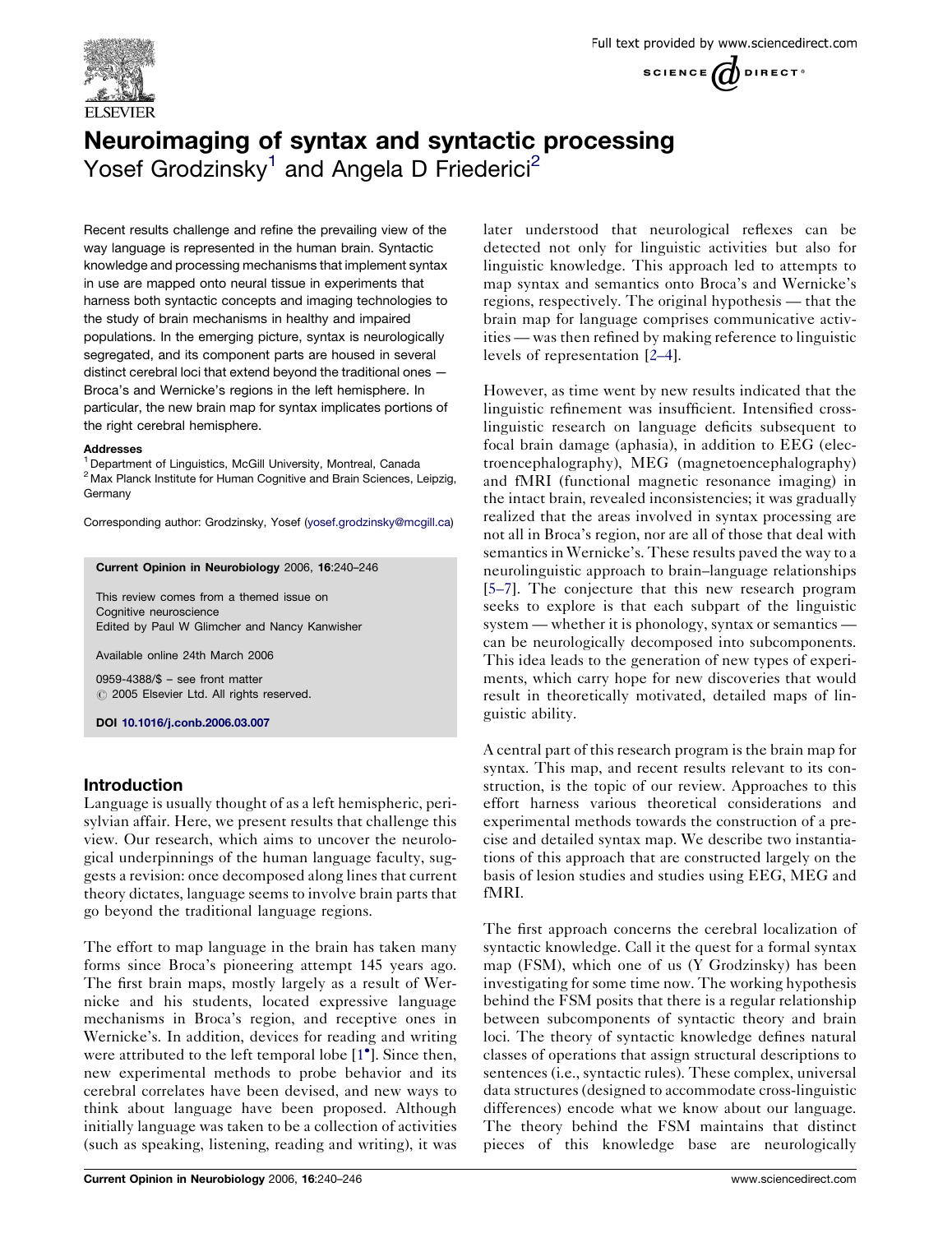#### **Glossary**

Broca's aphasia: A selective language impairment subsequent to focal damage to the inferior frontal gyrus of the left cerebral hemisphere (commonly occurring after stroke). Traditionally thought to be a language production deficit, it is now also recognized as a deficit in linguistic reception, in which the patient's abilities in sentence grammar are partially impaired.

Category information: DET, determiner; N, noun; NP, noun phrase; OG, orbital gyrus; PP, prepositional phrase; S, sentence; V, verb; VP, verb phrase.

Wernicke's aphasia: Another type of selective impairment to language after focal brain damage to left peri-sylvian regions (left superior temporal sulcus and gyrus). It has long been thought that the semantic receptive skills are the primary deficit in these patients. In recent years, a growing body of evidence has suggested a selective impairment in syntax, although the precise nature of this deficit has largely remained elusive.

individuated, and localizable. That is to say, components of the human syntactic knowledge reside in distinct brain loci. As such, they can be mapped, which is what we present below.

The second approach focuses on the processes involved in the real-time analysis of language. Call it the search for a language processing map (LPM), which is the research topic for the other one of us (A Friederici). The working hypothesis of the LPM is that mechanisms dealing with different knowledge sources on-line during sentence analysis (in particular, the knowledge that is implicit from the FSM) separate neurological units. Informed by psycholinguistic theory, the LPM posits a view complementary to that of FSM: it suggests that subcomponents of the language processing system are neurologically distinguishable and localizable.

Below, we review the current state of affairs in each of these two domains.

# A sketch of a formal syntax map

The most explicit guise of the FSM is embodied in the following statement: ''Syntacto-Topic Conjecture: [\[8](#page-5-0)] (a) Major syntactic operations are neurologically individuated. (b) The organization of these operations in brain space is linguistically significant''.

The first part of the syntacto-topic conjecture relates pieces of syntax to brain parts. It suggests that formal properties of the linguistic signal reside in distinct brain loci, and align with anatomically defined borders (or at a minimum, exhibit different spatial patterns). The second part imputes syntax-theoretic significance to spatial properties of the neural organization of syntax. Here, we focus on efforts to map major components of syntactic knowledge onto brain loci, namely the first part of the conjecture.

The search for a syntax brain map presupposes a clear conception of the nature of syntactic representation,

forcing a combined neurolinguistic approach. Linguistically, this search has centered around major, universally accepted components of syntax; neurologically, various imaging and lesion-based approaches have been used. Below, we describe an emerging brain map of basic building blocks of the syntactic knowledge that humans possess, which is based on the results of recent neurolinguistic tests of several classes of syntactic operations.

To date, two groups of syntactic entities have been studied: the first consists of rules and relationships that determine basic sentence structure, whereas the second regulates dependency relationships within a sentence ([Table 1](#page-2-0)).

Basic syntactic structure is determined by the lexical properties of words, and by the rules that combine words into phrases and eventually sentences. The mental lexicon contains words, listed as sound-meaning pairs, but also annotated for certain properties relevant to syntax  $(LEX)$ . The MERGE component contains rules that analyze sentences into hierarchical, tree-like structures or graphs (see [Table 1\)](#page-2-0), the units of which are phrases and lexical categories, and the LEX properties of words in the sentence are taken into account. The structure created by MERGE and the lexical information encoded by the format dictated by LEX make semantic interpretation of basic sentences possible. Thus, MERGE would combine a verb such as 'run' or 'sleep' with a subject to create a coherent and well-formed sentence (e.g. John ran, Mary slept). The fact that these verbs are intransitive and take no object would exclude a MERGE operation resulting in ungrammatical strings such as 'John ran Mary', or 'Mary slept a bed'. Congruence between these two knowledge sources works to ensure the well-formedness of sentences at a basic, 'canonical' level.

Natural language consists of syntactically more complex phenomena. Elements in a sentence are not always found in their canonical positions. As the bottom part of [Table 1](#page-2-0) indicates, certain elements might be displaced (MOVE), or referentially dependent (BIND). In both instances, a dependency relationship between positions in a sentence is encoded. As [Table 1](#page-2-0) indicates, there are cross-linguistic differences.

These are basic components of syntax that are universally assumed (although their implementation might vary, depending on approach) [\[9](#page-5-0)]. Their knowledge of these components has been tested in health and in focal brain disease. Investigations into the receptive syntactic abilities of Broca's aphasic (see glossary) patients have long documented a remarkably selective deficit; patients' receptive abilities distinguish between types of movement operations: they are deficient in  $MOVE_{XP}$ , which changes the position of (mostly) noun phrases in a sentence, but not in  $MOVE_V$ , which changes the position of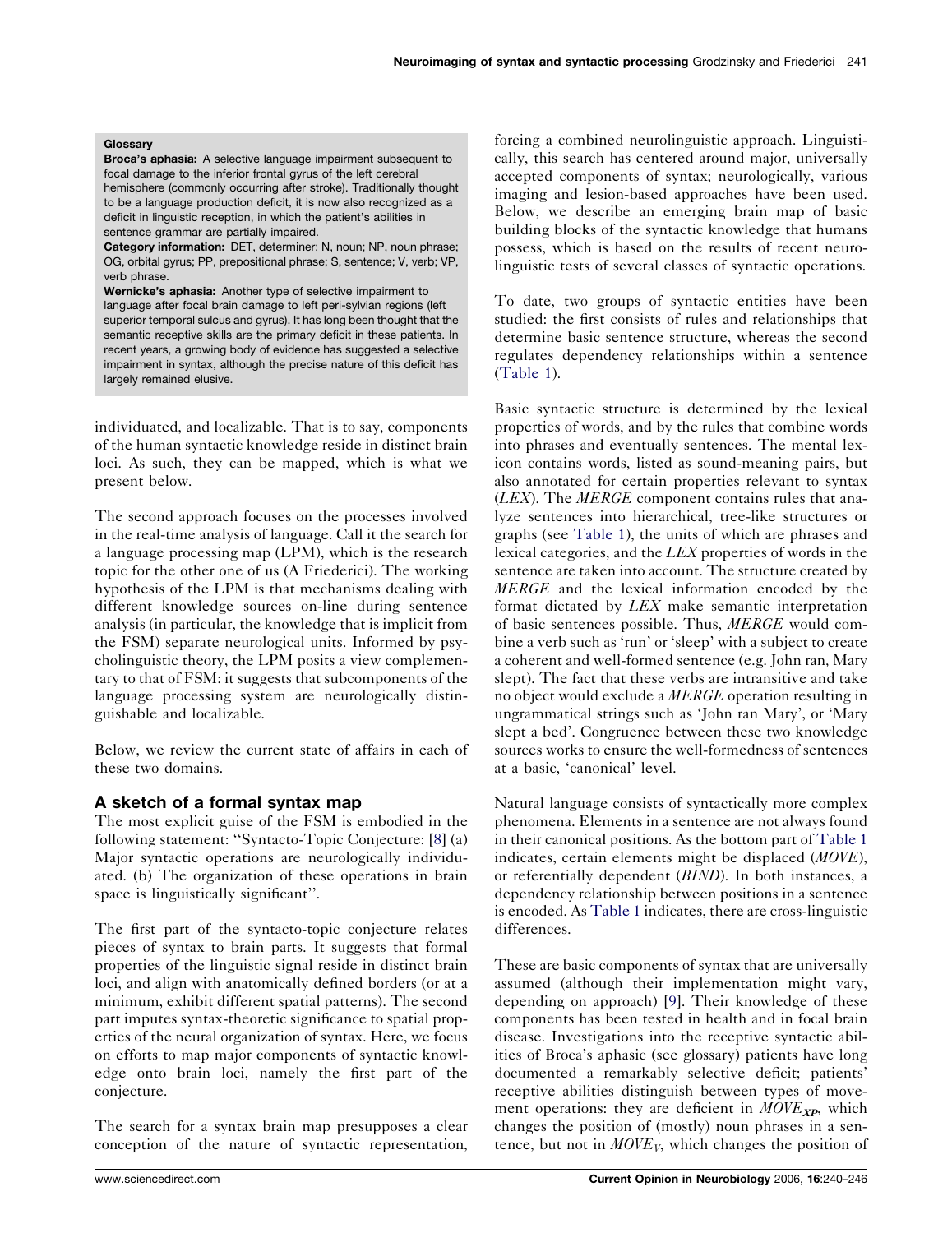<span id="page-2-0"></span>

| Table 1                 |                                                                                                                                                                                                                                                                                                                                                                                                                                                                                         |                                                                                                                                                                                                                                                                           |  |
|-------------------------|-----------------------------------------------------------------------------------------------------------------------------------------------------------------------------------------------------------------------------------------------------------------------------------------------------------------------------------------------------------------------------------------------------------------------------------------------------------------------------------------|---------------------------------------------------------------------------------------------------------------------------------------------------------------------------------------------------------------------------------------------------------------------------|--|
|                         | The building blocks of syntactic knowledge                                                                                                                                                                                                                                                                                                                                                                                                                                              |                                                                                                                                                                                                                                                                           |  |
| Operation               | Description                                                                                                                                                                                                                                                                                                                                                                                                                                                                             | Examples                                                                                                                                                                                                                                                                  |  |
|                         | Basic relationships among words and phrases                                                                                                                                                                                                                                                                                                                                                                                                                                             |                                                                                                                                                                                                                                                                           |  |
| <b>LEX</b>              | Lexical relations that have syntactic<br>relevance. For example, an argument<br>structure of a verb - the type and number of<br>arguments that natural language predicates<br>require.                                                                                                                                                                                                                                                                                                  | 1 argument: He ran/slept/died<br>2 arguments: He saw/hit/followed Mary<br>3 arguments: He gave/sent/mailed Sue presents                                                                                                                                                   |  |
| <b>MERGE</b>            | A class of highly constrained structure-<br>building operations, which analyze sentences<br>into hierarchical structures. This example<br>shows how syntactic MERGE rules build a<br>sentence from the set of lexical categories<br>('numeration'). MERGE creates phrasal<br>nodes (NP = noun phrase, $VP$ = verb phrase,<br>PP = prepositional phrase) out of merged<br>categories (DETerminer, Noun, Verb,<br>Preposition), which are in turn merged into a<br>'root', sentence node. | Numeration:<br>{DET=a, the; N=man, woman, tree; V=saw; P=near}<br>Result of iterated MERGE:<br>S<br><b>VP</b><br><b>NP</b><br><b>NP</b><br><b>DET</b><br>N<br>PP<br><b>NP</b><br>ΝP<br><b>DET</b><br>N<br>N<br>DET<br>a<br>saw the<br>the<br>man<br>woman<br>tree<br>near |  |
|                         | Dependency relations within a sentence                                                                                                                                                                                                                                                                                                                                                                                                                                                  |                                                                                                                                                                                                                                                                           |  |
| $MOVE_{XP}$             | A central syntactic operation on trees (created<br>by MERGE). It links an audible phrase XP<br>(=NP, VP, PP) to one or more silent, yet<br>syntactically active, position(s) $\mathbf{w}'$ in the<br>representation of the same sentence.                                                                                                                                                                                                                                               | Sam knows that he saw the ballet dancer on Monday<br>$\Rightarrow$<br>Which dancer does Sam know that he saw ■ on Monday?                                                                                                                                                 |  |
| <b>MOVE<sub>v</sub></b> | A movement relationship that links distinct<br>positions a verb might occupy. Only one is<br>audible; the rest are silent ( $\blacklozenge$ ). This relation is<br>shown in English yes/no questions, and in<br>German, in which the verb 'sah' (saw) and its<br>participle 'gesehen' (seen) occupy different<br>positions.                                                                                                                                                             | English: John is tall $\Rightarrow$ Is John $\blacklozenge$ tall?<br>German: Hans hat Maria gesehen $\Rightarrow$<br>Hans sah Maria ♦ $\Rightarrow$ Gestern Sah Hans ♦ Maria ♦                                                                                            |  |
| <b>BIND</b>             | A relationship that determines how reflexives<br>and pronouns link to other NPs, on which they<br>depend for reference, in the same sentence.                                                                                                                                                                                                                                                                                                                                           | John looked at himself<br>Mary asked John to help her                                                                                                                                                                                                                     |  |

verbs (see Table 1) [\[7](#page-5-0)]. Thus, they fail to understand sentences such as '...which dancer did John touch?'; they also fail to detect violations of grammaticality that implicate  $MOVE_{\text{XP}}$ . At the same time, the patients exhibit intact abilities with sentences that contain a moved verb, and hence are governed by the  $MOVE_V$  relation. For example, they are unable to detect the ill-formedness of questions such as 'who what saw?', which are ruled out by  $MOVE_{\text{XP}}$ ; at the same time, they are sensitive to  $MOVE_V$ -determined violations of grammaticality, quickly detecting the ungrammaticality of questions such as 'have

they would left the city?' (compare with the well-formed counterpart 'would they have left the city?') [[10–12\]](#page-5-0).

Finally, the patients have unimpaired abilities with basic relations, such as those governed by LEX [\[13,14\]](#page-5-0) and MERGE [[6,7](#page-5-0)], and with dependency relations governed by  $BIND$  [\[15,16](#page-5-0)<sup> $\bullet$ </sup>].

It should be noted that intriguing variability in the abilities of individuals with Broca's aphasia has been documented, both between individuals [[17\]](#page-5-0), and across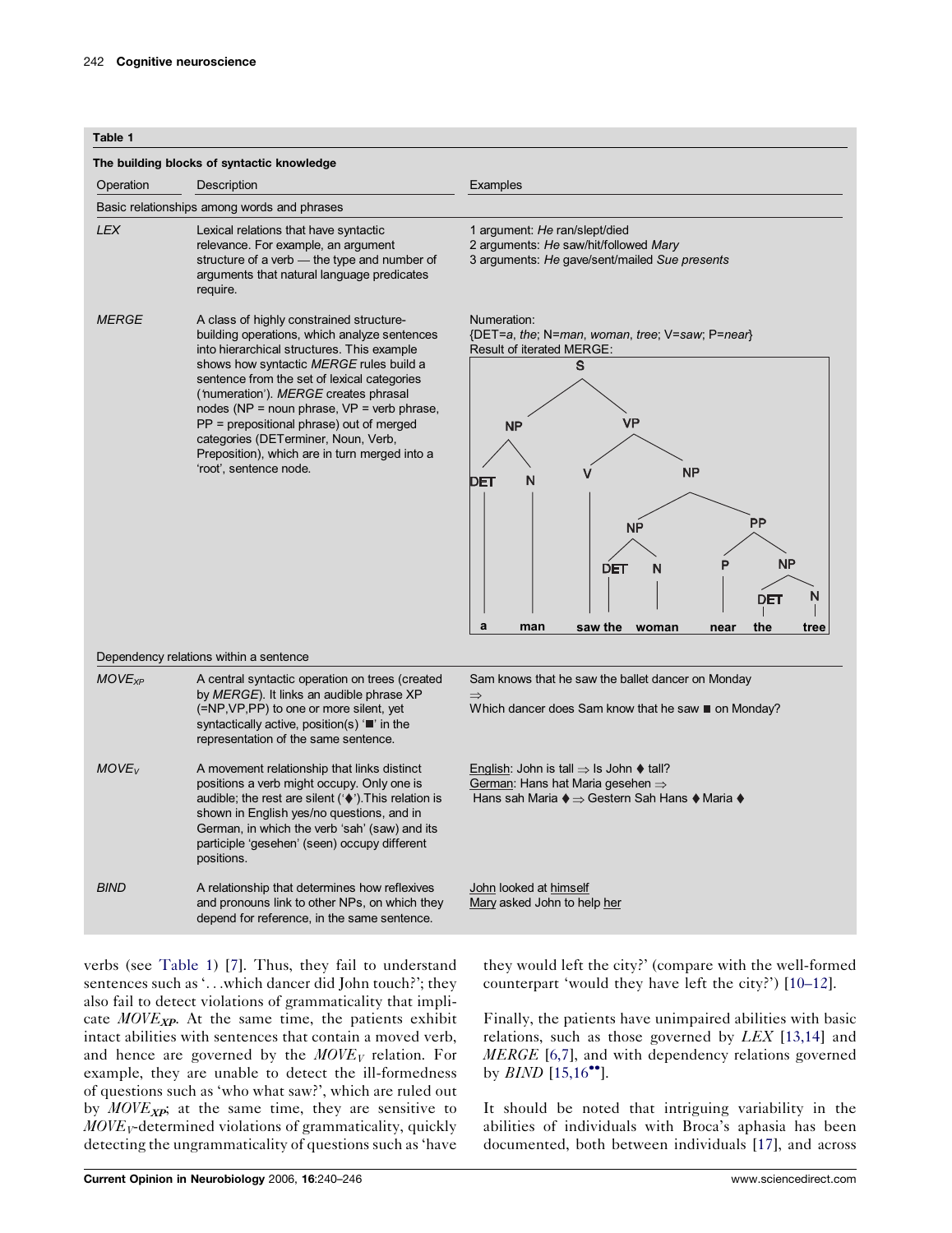<span id="page-3-0"></span>

| Table 2<br>The neurological distribution of formal syntactic operations |                |                     |  |
|-------------------------------------------------------------------------|----------------|---------------------|--|
|                                                                         |                |                     |  |
| I FX                                                                    | Nο             | 7                   |  |
| <b>MFRGF</b>                                                            | N <sub>o</sub> | ?                   |  |
| $MOVE$ <sub><i>XP</i></sub>                                             | Yes            | L-IFG, R-STS, L-STS |  |
| $MOVE_V$                                                                | N <sub>o</sub> | L-SFG, L-MFG        |  |
| <b>BIND</b>                                                             | Nο             | R-MFG. L-SFG. L-OG  |  |

patients who speak different languages [\[18,19\]](#page-5-0). However, recent large-scale quantitative analyses  $(n > 100)$  have demonstrated the robustness of the highly-selective  $MOVE_{XP}$  deficit in receptive language that is associated with this syndrome  $[20^{\bullet\bullet}, 21]$  $[20^{\bullet\bullet}, 21]$ .

These results carry implications for clinical methods of rehabilitation [\[22](#page-6-0)<sup>\*</sup>], and for the way syntax is represented in the healthy brain. Indeed, exemplars drawn from most syntactic classes have been tested in the intact brain using fMRI and positron emission tomography (PET). Below some current research highlights are discussed (Table 2).

# $MOVE<sub>XP</sub>$

The use of this rule system, which as we have seen is impaired in Broca's aphasia, activates Broca's region in health. This has been shown repeatedly with PET and fMRI during cross-linguistic experiments in which subjects are asked to judge the grammaticality of sentences, or to decide whether the sentences they hear or read are semantically and pragmatically plausible. These experiments have been conducted in English [\[23–25](#page-6-0)], German [\[26,27\]](#page-6-0) and Hebrew [\[28,29](#page-6-0) $\bullet$ ]. Not all of these studies contain truly minimal  $\pm MOVE_{XP}$  contrasts (e.g., objectrelative clauses versus embedded complement clauses [\[28](#page-6-0)]); some contain potential confounds that have arisen from complexity and discourse factors. Still, results consistently implicate the left inferior frontal gyrus (IFG), in keeping with the data from Broca's aphasia. Other brain regions are also involved;  $MOVE_{XP}$  has activated the superior temporal gyrus (STG) bilaterally in several studies, although independent evidence (see the LPM section) seems to suggest that these effects might not be purely syntactic, but are instead due to processes that implement syntax in use.

# **MOVE<sub>V</sub>**

The use of this rule system, which is intact in Broca's aphasia, also keeps the left IFG silent, although it is a movement relation. It does, however, activate other left frontal structures. For example, an fMRI experiment contrasting  $\pm\text{MOVE}_{V}$  in Dutch revealed that  $\pm\text{MOVE}_{V}$ activated the left superior and middle frontal gyri (SFG, MFG), despite a frequency-of-occurrence bias in the

opposite direction ( $f$  [+MOVE<sub>V</sub>] = 2x  $f$ [-MOVE<sub>V</sub>]) [[30\]](#page-6-0). Thus, the effect seems purely structural, and is consistent with the aphasia results. Neurological dissociation between different types of movement hint at the feasibility of a detailed syntax brain map.

# BIND

BIND modulates the MFG of the right hemisphere, the MTG of the left hemisphere and the left orbital gyrus (OG) [\[25](#page-6-0)]. A direct comparison shows that the OG is anterior to, and not overlapping with, the MOVE activated region, in keeping with the intact *BIND* function in Broca's aphasia.

Thus, a bi-hemispheric, lesion- and fMRI-based map of syntactic ability is emerging, as summarized in Table 2. More studies that will be brought to bear on the syntacto– topic conjecture are underway, with the hope of making further theoretically relevant discoveries regarding cerebral loci for components of syntax.

# Language processing map

The aim of the LPM is to map psycholinguistically defined processing components onto brain space (as measured by PET and fMRI) and time (as revealed by EEG and MEG). Here, we focus on syntactic processes, modeled to be separable from phonology and semantics [[31,32](#page-6-0)°[,33](#page-6-0)]. This model assumes three processing phases: an initial phase, during which local phrase structure on the basis of lexical category information is built, a second phase, during which dependency relationships (syntactic and thematic) between constituents are established, and a third phase, during which the final integration of all information takes place.

# Phase 1: computing local phrase structures

During phase 1, the processing systems first identify word category information (determiner [DET], noun [N], verb [V] etc.; see glossary) upon which a local phrase structure is built. For example, when perceiving a determiner (DET: the), the system starts to build a noun phrase (NP), which can be completed by a noun (N: man), resulting in a noun phrase [[the][man]].

Results from recent fMRI studies suggest that the frontal operculum, that is an area in the left IFG adjacent to the inferior portion of Broca's area, but located more medially, is involved in the computation of phrase structures  $[34,35$  $[34,35$ <sup> $\bullet$ </sup>]. Although phrase structure building is considered to be part of MERGE (compare [Table 1](#page-2-0), basic relations), the available data suggest an involvement of the frontal operculum in structure building up to the phrase level (noun phrases [NPs], verb phrases [VPs], prepositional phrases [PPs]).

To date, an increase in activation in the frontal operculum has been reported in a few syntax fMRI studies for an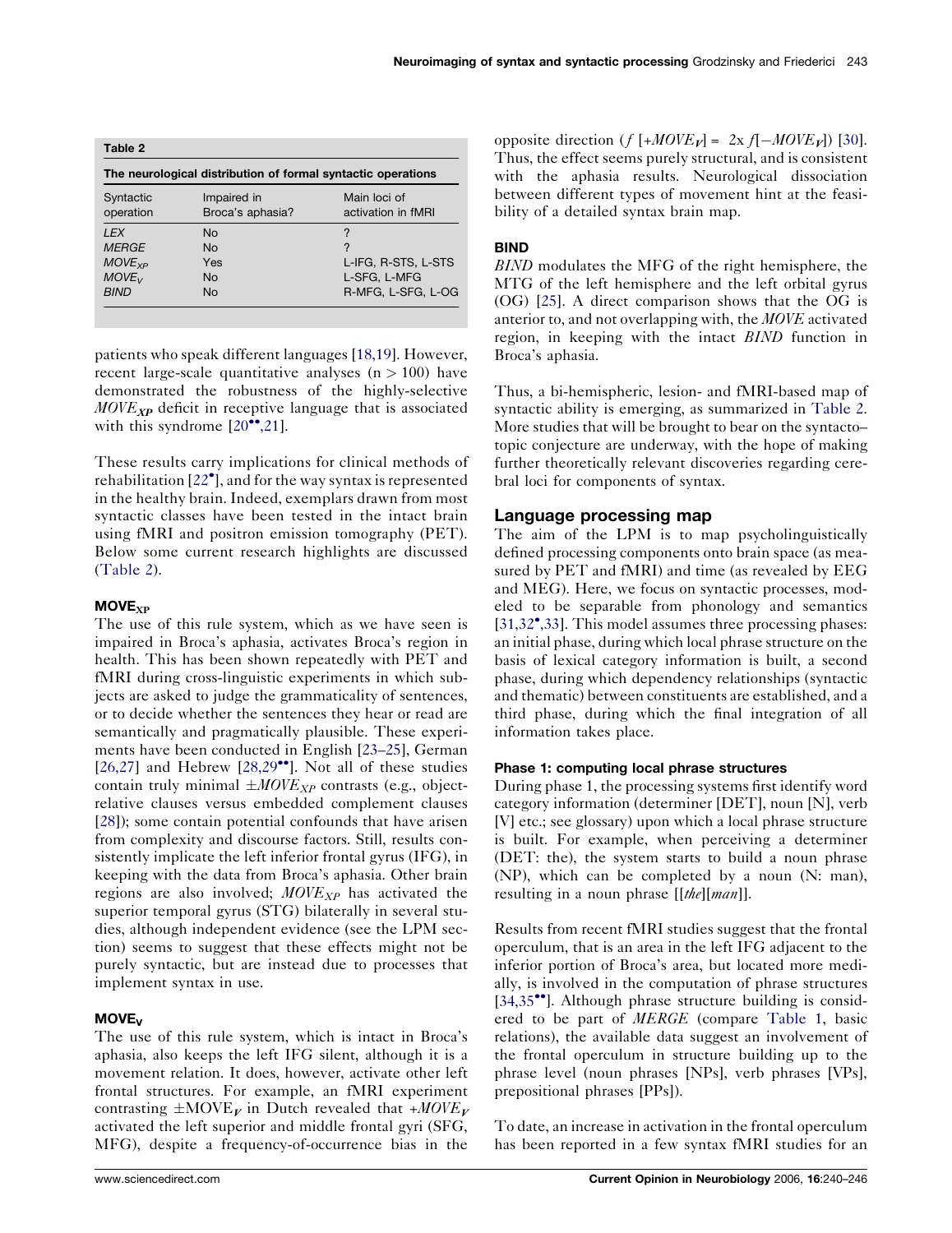unpredicted word given the grammar in use  $[34,35^{\bullet\bullet},36]$  $[34,35^{\bullet\bullet},36]$  $[34,35^{\bullet\bullet},36]$  $[34,35^{\bullet\bullet},36]$  $[34,35^{\bullet\bullet},36]$ . Others, however, also reported activation in response to unexpected, but rule-based, word order in the left IFG outside Broca's area, namely in the ventral premotor cortex which is in close vicinity to the frontal operculum  $[29\degree, 37]$  $[29\degree, 37]$ . It has yet to be determined whether the frontal operculum and the ventral premotor cortex are functionally distinct areas.

A second area that is active when processing local phrase structure violations [\[34,38\]](#page-6-0) is the anterior STG. This area is also activated when processing sentences requiring syntactic processes, as compared with processing random word lists [\[39–41](#page-6-0)]. Therefore, the anterior STG appears to be recruited for on-line local structure building during normal sentence processing or, in the case of local violations, for fast identification of a mismatch between the input and the expected local structure.

The view that the anterior STG together with inferior frontal structures is involved in local phrase structure building is supported by a MEG study revealing two dipoles for the activation during the phase of phrase structure building, the largest of which is located in the left anterior STG and the smaller one in the inferior frontal cortex [[41\]](#page-6-0).

### Phase 2: computing dependency relations

The comparison of dependency relationships between different constituents in a sentence is necessary in order to figure out who is doing what to whom. The reconstruction of the interpretation of a sentence becomes increasing difficult for non-canonical sentences (e.g., object-first sentences) in which the order of the arguments (word order) does not enable direct mapping to the underlying syntactic structure. In such cases, hierarchical syntactic structures must be constructed from sequential input. These computations are supported by Broca's areas (BA 44/45). Activation in this area is determined by the degree of deviance from canonicity of a sentence, defined as the number of operations necessary to reconstruct the basic structure of the sentence. Such deviations mostly amount to 'movement' (compare [Table 1,](#page-2-0) dependency relations).

Broca's area (BA 44/45) is activated when syntactically simple and complex sentences are contrasted  $[23,26,28,42^{\bullet\bullet}]$  $[23,26,28,42^{\bullet\bullet}]$ . Complexity in these studies can be defined as the number of moved elements  $[42^{\bullet\bullet}]$  $[42^{\bullet\bullet}]$  $[42^{\bullet\bullet}]$ , but in the some of the studies, the variation of complexity goes hand in hand with an increase in memory demands [\[23](#page-6-0)], it could even be the case that syntactic working memory demands are the main factor for BA 44/45 activation [[43\]](#page-6-0).

Many processing perspectives [\[44–46](#page-6-0)] maintain that during the processing of non-canonical sentences, a displaced element must be held in syntactic memory until a possible empty position (indicated as " $\blacksquare$ " in [Table 1](#page-2-0)), to which the filler is linked, is found. This processing assumption is supported by electrophysiological data; a sustained negativity over left anterior recording sites is reported for object-first sentences, starting when the displayed element is encountered and ending at the position from which it was moved [\[47](#page-6-0)].

Keeping the factor of working memory constant, increased activation of BA 44/45 is observed when the processing of dependency relationships in non-canonical sentences depends on movement operations  $[28,29$  $[28,29$ <sup> $\bullet$ </sup> but also when interpretation is governed by 'linearization principles' [\[27](#page-6-0)]. This is evident from the differential activation of this region by sentences containing different verb classes (action versus experiencer verbs).

### Phase 3: syntactic integration

Processes of syntactic integration are subserved by the left posterior STG. This area is activated when the parser encounters ungrammatical strings for which syntactic integration of the violating element into the prior structure is impossible [[33\]](#page-6-0), when processing syntactically complex object-first compared with subject-first sentences [[48,49](#page-6-0)], and when processing scrambled compared with normal word-order sentences [[27\]](#page-6-0).

However, because the left and the right posterior STG have also been involved when processing the selectional restriction information of a verb [\[34](#page-6-0)], as a function of verb complexity [[28\]](#page-6-0) and of verb-based argument hierarchies [\[27](#page-6-0)], it appears that the posterior STG supports the integration of lexical and syntactic information.

Additional support for this view comes from event-related brain potential work. Studies using this tool have identified a late centro-parietal positivity around 600 ms after the onset of the critical word (labeled P600) in correlation with processes of syntactic integration [\[50](#page-6-0)]. This positivity is observable at the position of a syntactic violation [\[51](#page-6-0)], at the position at which it becomes obvious that the initially built syntactic structure needs revision (so-called 'garden path' sentences) [[52\]](#page-6-0), and at a position at which a wh-phrase (wh-phrase meaning all phrases that are headed by words that begin with wh-, e.g. 'which' and 'what', but 'how' is also considered a wh-phrase) is integrated with the verb [\[49](#page-6-0)]. Patients with lesions in the posterior portion of the left temporal lobe including posterior STG demonstrate a selective absence of the P600 [[53\]](#page-6-0), indicating an involvement of the posterior STG in processes of syntactic integration (as reflected by the P600).

Thus, separable syntactic subnetworks can be described: one consisting of Broca's area recruited for the construction of dependency relationships and the posterior STG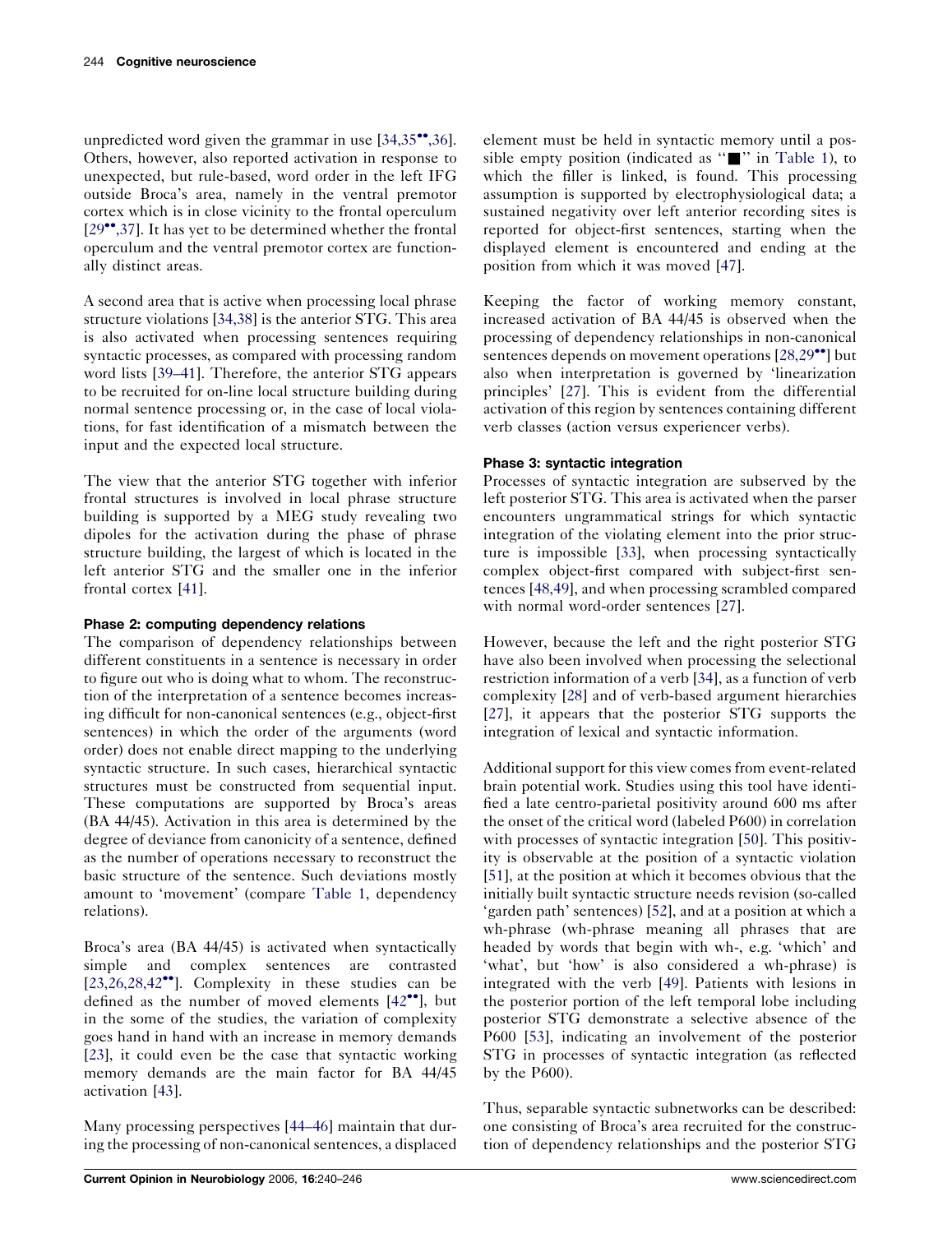#### <span id="page-5-0"></span>Figure 1



A schematic view of the main areas activated during syntactic processing. Pink areas (frontal operculum and anterior STG) are involved in the build-up of local phrase structures, the yellow area (Broca's area, BA 44/45) supports the computation of dependency relations between constituents of a sentence, and the striped area (posterior STG/STS) is involved in integration processes, possibly involving syntactic and syntax-relevant lexical information.

responsible for processes of final syntactic integration, and one consisting of the frontal operculum and the anterior STG, which appears to subserve local phrase structure building (see Figure 1). Interestingly, structural connectivity data based on diffusion tensor imaging reflect these two fronto-temporal networks as separable structural circuits. Broca's area is connected to the posterior STG through the fasciculus longitudinalis superior, whereas the frontal operculum is connected to the anterior STG through the fasciculus uncinatus  $[35$  $[35$ <sup> $\bullet$ </sup>].

### **Conclusions**

We have presented the results of two complementary approaches to the localization of syntax in neural tissue — FSM and LPM. Although knowledge recruited for grammatical analysis (FSM) does not necessarily reside in the same anatomical loci as the processes that implement it in use (LPM), the two approaches do converge on at least two important conclusions. First, they underscore the central role played by Broca's region in the syntactic analysis of incoming strings ([Table 2](#page-3-0), Figure 1). Second, they bring to the fore additional regions in both hemispheres that have thus far not been known as syntactic loci. As these regions are beginning to be identified with new functional roles, we can see how, as preliminary as it is, a sketch of a brain map for syntax and syntactic processing is beginning to emerge, calling for more neurolinguistic research that would make it clearer and more precise.

#### Acknowledgements

Supported in part by Canada research Chairs, by Canada Foundation for Innovation project #200009, and by Canada's Social Sciences and Humanities Research Council (SSHRC) grant #410-2005-1908 (Y Grodzinsky), and by European-New an Emerging Science Technology (EU-NEST) Programme #12778 (A Friederici).

#### References and recommended reading

Papers of particular interest, published within the annual period of review, have been highlighted as:

- of special interest
- •• of outstanding interest
- 1.  $\bullet$ Grodzinsky Y, Amunts K (Eds): Broca's Region. Oxford University Press; 2006.

A multi-disciplinary book, in which anatomists, linguists, psycholinguists and neuropsychologists present their current view on this celebrated brain region. This volume features an inter-disciplinary discussion, and a historical section with landmark papers by Broca, Hughlings-Jackson, Brodmann, Geschwind and others.

- 2. Goodglass H (Ed): Understanding Aphasia. Academic Press; 1993
- 3. Zurif EB: Brain regions of relevance to syntactic processing. In An Invitation to Cognitive Science, Vol. I. Edited by Gleitman L, Liberman M. MIT Press; 1995:381-397.
- Dapretto M, Bookheimer S: Form and content: dissociating syntax and semantics in sentence comprehension. Neuron 1999, 24:427-432.
- 5. Grodzinsky Y: Language deficits and the theory of syntax. Brain Lang 1986, 27:135-159.
- 6. Grodzinsky Y: A restrictive theory of trace deletion in agrammatism. Brain Lang 1995, 50:27-51.
- 7. Grodzinsky Y: The neurology of syntax: language use without<br>Broca's area. Behav Brain Sci 2000, 23:1-21.
- 8. Grodzinsky Y: A blueprint for a brain map of syntax. In Broca's Region. Edited by Grodzinsky Y, Amunts K. Oxford University Press; 2006. In press.
- 9. Fromkin V (Ed): Linguistics: An Introduction to Linguistic Theory. Blackwell: 2001.
- 10. Linebarger M, Schwartz M, Saffran E: Sensitivity to grammatical structure in so-called agrammatic aphasics.. Cognition 1983, 13:361-392.
- 11. Lonzi L, Luzzatti C: Relevance of adverb distribution for the analysis of sentence representation in agrammatic patients. Brain Lang 1993, 45:306-317.
- 12. Grodzinsky Y, Finkel L: The neurology of empty categories. J Cogn Neurosci 1998, 10:281-292.
- 13. Shapiro LP, Levine BA: Verb processing during sentence comprehension in aphasia. Brain Lang 1990, 38:21-47.
- 14. Shapiro LP, Gordon B, Hack N, Killackey J: Verb-argument structure processing in complex sentences in Broca's and Wernicke's aphasia. Brain Lang 1993, 45:423-447.
- 15. Grodzinsky Y, Wexler K, Chien YC, Marakovits S, Solomon J: The breakdown of binding relations. Brain Lang 1993, 45:396-422.
- 16.  $\bullet\bullet$ Vasic N, Avrutin S, Ruigendijk E: Interpretation of pronouns in VP-ellipsis constructions in Dutch Broca's and Wernicke's aphasia. Brain Lang 2006, 76.2:191-206.

This interesting study tested the abilities of individuals with Broca's aphasia on a new variety of sentences that contain the BIND relation, and showed an extremely subtle, highly restricted pattern of impairment.

- 17. Berndt RS, Mitchum CC, Haedinges AN: Comprehension of reversible sentences in ''agrammatism'': a meta-analysis.. Cognition 1996, 58:289-308.
- 18. Beretta A, Harford C, Patterson J, Pinango M: The derivation of post-verbal subjects: evidence from agrammatic aphasia. Nat Lang Linguistic Theory 1996, 14:725-748.